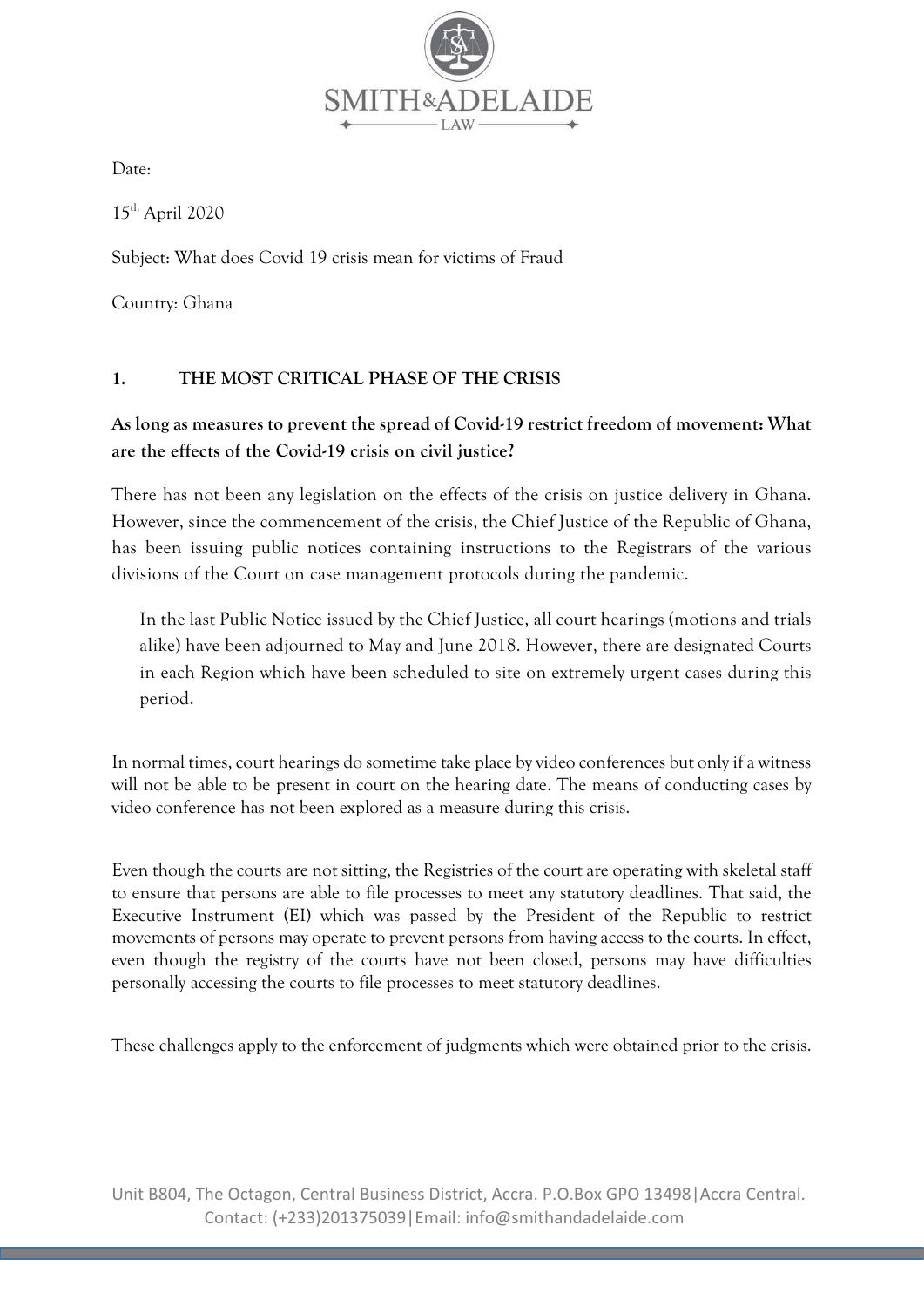

# 2. HOW ARE PARTICULARLY URGENT MATTERS HANDLED, IN PARTICULAR REQUESTS FOR INTERIM MEASURES SUCH AS INJUNCTIONS AND FREEZE ORDERS?

With such restraining applications, the registries of the courts are working to enable parties file such applications and to assist in the service of same. Even though no return date may be given for the hearing of the application, the position of the law in Ghana is that once the application for injunction or any other restraining order is served on the Respondent, the status quo is maintained until the application is heard and determined by the court. The service of such application therefore helps to achieve the purpose of the application until the situation normalizes and the court resumes full operation.

### 3. HOW DO LAWYERS WORK DURING THE CRISIS?

All law firms are officially closed and lawyers and other staff are working remotely.

### 4. HOW DO BANKS WORK DURING THE CRISIS?

The banks are fully operational save that all communication from the bank are encouraging customers to use the various electronic transaction platforms instead of walking into a branch to conduct business.

#### 5. DOES THE CRISIS HAVE AN EFFECT ON INSOLVENCY LAW?

Save the impracticalities with meeting the statutory deadlines as explained above, there are no direct effects of the crisis on insolvency law.

### FORECAST: AFTER THE CRISIS AND LONG-TERM EFFECTS

# 6. WHICH MEASURES INTRODUCED DURING THE CRISIS WILL BE WITHDRAWN IMMEDIATELY?

The Executive Instruments passed by the President restricting the movements of persons will automatically expire once the Country is declared to have successfully fought off the spread of the virus. The Chief Justice will also issue public notice to direct the registrars of the court to resume the usual case management protocols.

Unit B804, The Octagon, Central Business District, Accra. P.O.Box GPO 13498|Accra Central. Contact: (+233)201375039|Email: info@smithandadelaide.com